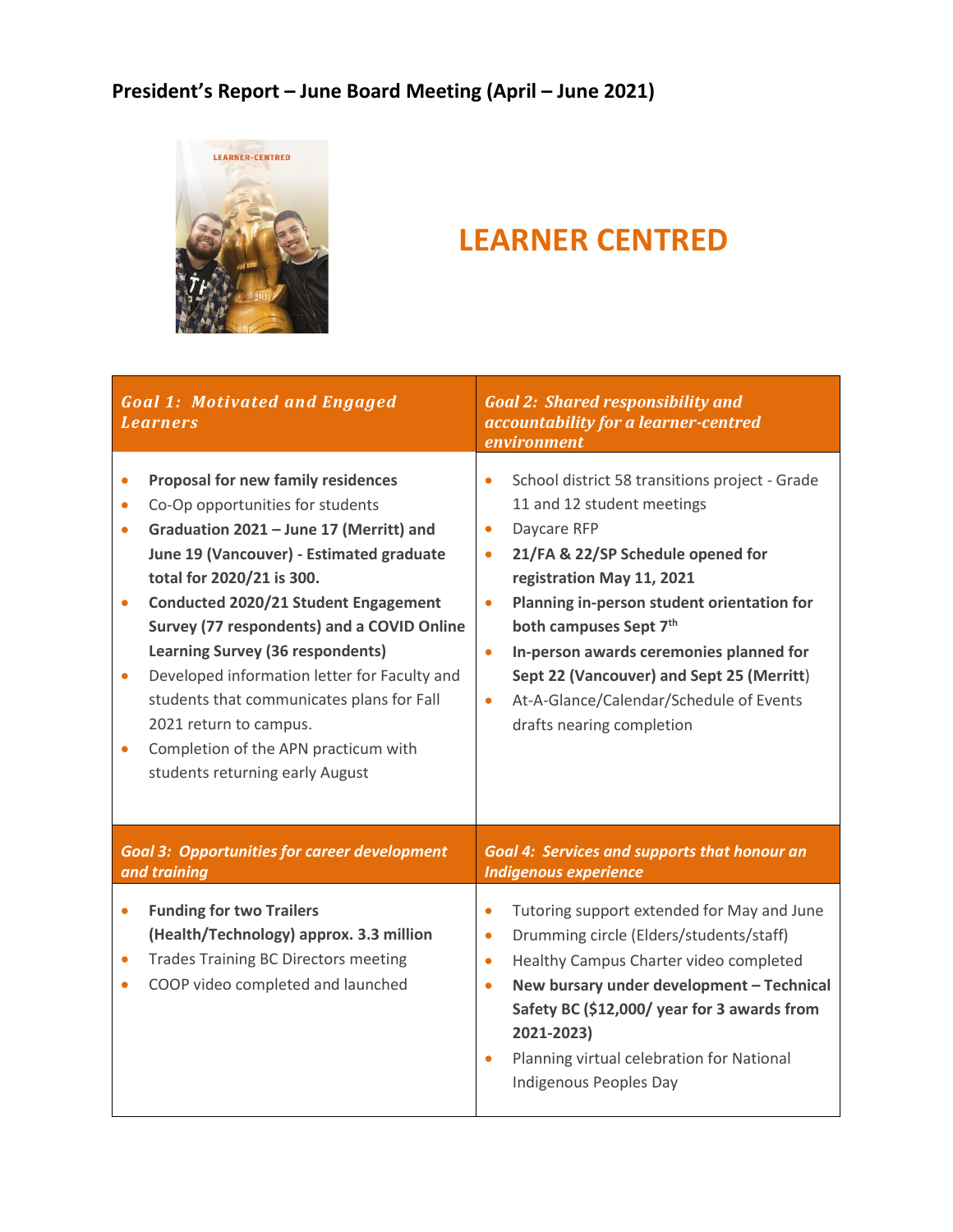

## **ACADEMIC EXCELLENCE**

| Goal 1: Reputable as a School of<br><b>Excellence</b> |                                                                                                                                                                                                                                                                                                                                                                                 | <b>Goal 2: Rigorous Academic Standards</b>       |                                                                                                                                                                                                                                                                                                                                                     |
|-------------------------------------------------------|---------------------------------------------------------------------------------------------------------------------------------------------------------------------------------------------------------------------------------------------------------------------------------------------------------------------------------------------------------------------------------|--------------------------------------------------|-----------------------------------------------------------------------------------------------------------------------------------------------------------------------------------------------------------------------------------------------------------------------------------------------------------------------------------------------------|
|                                                       | Presentation to CANDO BC links to learning<br>and Innovate BC<br><b>NVIT promotional video completed</b><br>Local field specific co-op opportunities<br>including RNET, Culinary, ENRT, and office<br>admin<br>Exploring opportunities for international<br>coop placements for students<br><b>Currently 30 Immediate Entry Bursary</b><br>applicants (15 eligible to register) | $\bullet$<br>$\bullet$                           | <b>NYSL Language Fluency program revisions</b><br>approved. 12 students graduating from<br>NSYL diploma transferring into the degree<br>program a UBCO in Fall 2021.<br>New IAID (Indigenous Adult Instructor<br>Diploma) program, based on the former NAID<br>program<br>Mobile laptop carts $-1$ in Merritt, 1 in<br>Burnaby (20 laptops on each) |
|                                                       | <b>Goal 3: Faculty practicing Indigenous Pedagogy</b>                                                                                                                                                                                                                                                                                                                           |                                                  | <b>Goal 4: Exemplary quality of Instruction</b>                                                                                                                                                                                                                                                                                                     |
| $\bullet$<br>$\bullet$                                | Participation in Luminary - Indigenous<br>research advocacy.<br><b>Summer session online</b><br>Developed AECE PAC to begin fulsome program<br>review in preparation for FA21 community-<br>based deliveries<br>Internal working group developing Indigenous<br><b>Studies program</b>                                                                                          | $\bullet$<br>$\bullet$<br>$\bullet$<br>$\bullet$ | Successful completion of 2020/21 academic<br>year. 105% of FTE target<br>September start up - Faculty vacancies<br>Regular Faculty circles to discuss areas of<br>concern, challenges, and lessons learned in<br>preparation for the FA21 term<br>Review and revision of RNET program by<br><b>RNET instructors</b>                                 |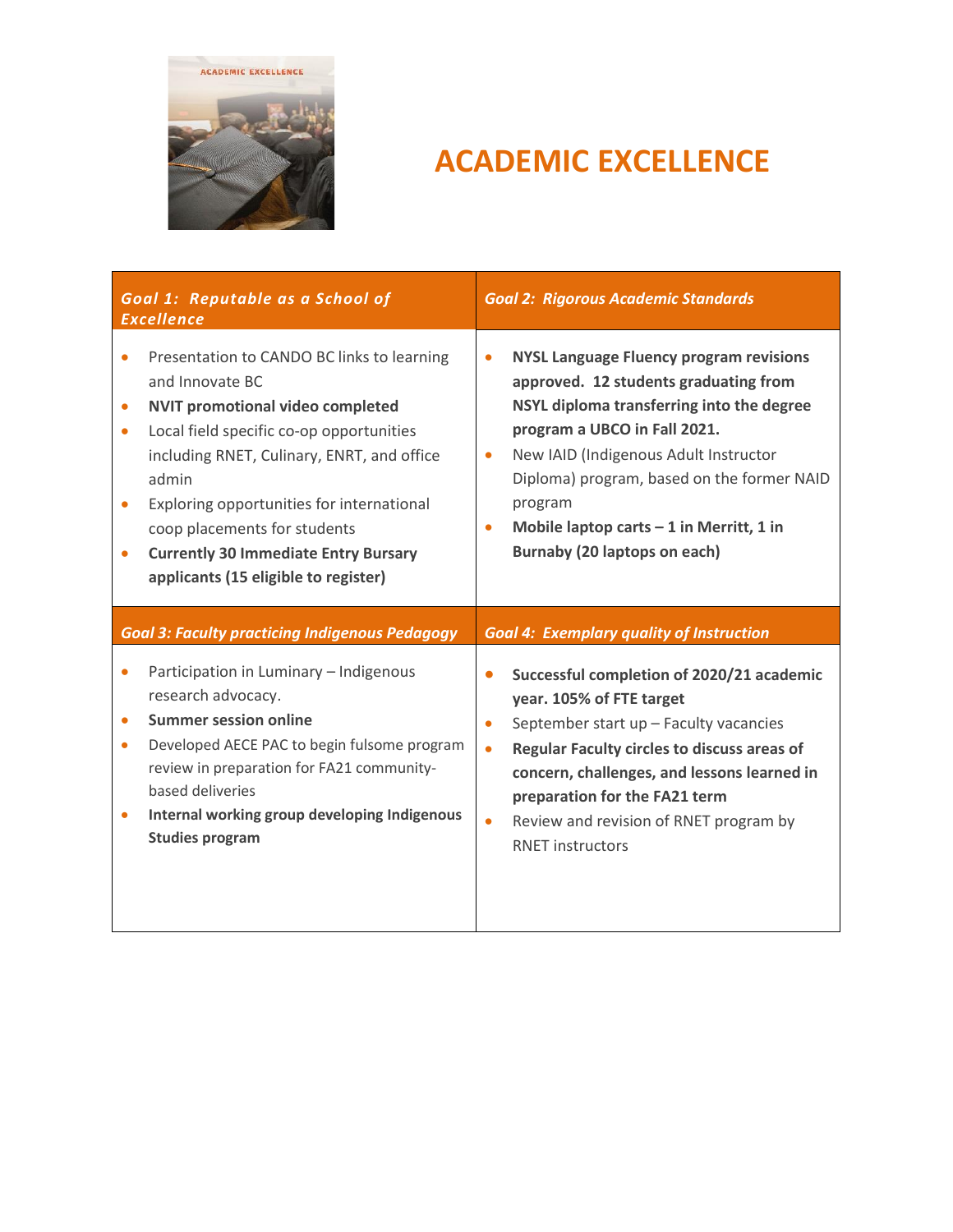

# **Community Relevance**

| <b>Goal 1: Advocate for Indigenous</b><br><b>Education</b>                                                                                                                                                                                                                                                                                          | <b>Goal 2: Meet the educational and training</b><br>needs of indigenous communities and<br>organizations                                                                                                                                                                                                                                                |  |
|-----------------------------------------------------------------------------------------------------------------------------------------------------------------------------------------------------------------------------------------------------------------------------------------------------------------------------------------------------|---------------------------------------------------------------------------------------------------------------------------------------------------------------------------------------------------------------------------------------------------------------------------------------------------------------------------------------------------------|--|
| <b>Elder Amelia Washington receives UBCIC</b><br>$\bullet$<br><b>House of Moon certificate</b><br><b>CICAN Indigenous Advisory Committee</b><br>$\bullet$<br><b>PSEA Strategic Planning session</b><br>$\bullet$<br>21/FA will be virtual recruitment season<br>$\bullet$<br>PSI Facilities Directors roundtables for Fall<br>$\bullet$<br>planning | Instructional Trailers business case<br>$\bullet$<br>Virtual recruitment in variety of communities<br>$\bullet$<br>across BC<br><b>Implementation of new Online Application</b><br>$\bullet$<br>nearing completion est. June/July for<br>completion<br>Continued discussions on the development<br>$\bullet$<br>and implementation of micro credentials |  |
| <b>Goal 3: Develop and sustain</b><br>relationships/partnerships with organizations<br>that support NVIT's mandate                                                                                                                                                                                                                                  | Goal 4: Deliver accredited, transferable and<br>credentialed programs and services                                                                                                                                                                                                                                                                      |  |
| <b>Vancouver New Campus Capital Project</b><br>$\bullet$<br><b>BCAIU Advocacy (Ruth Wittenberg)</b><br>$\bullet$<br><b>Continued work on MMIWG Memorial</b><br>$\bullet$<br>Project with Conayt Friendship Centre. The                                                                                                                              | AVP Students attended CSSAL virtual spring<br>$\bullet$<br>meeting May 13th<br>Attended BC Registrar's virtual spring<br>$\bullet$                                                                                                                                                                                                                      |  |